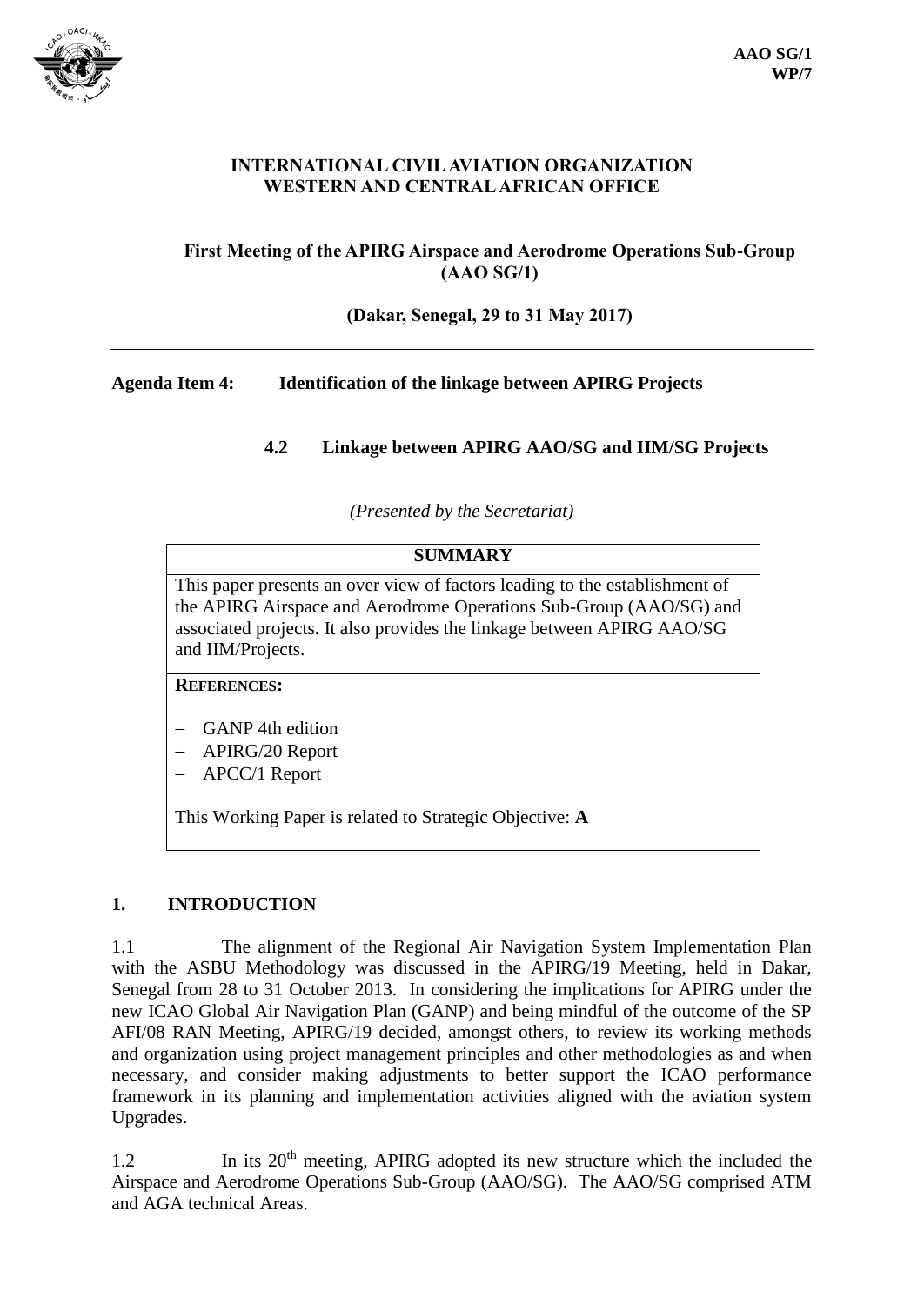1.3 Through APIRG Conclusion 20/49, the set of projects identified by previous APIRG sub groups including AOP and ATM were adopted and made applicable to the AAO/SG by the APIRG Projects and coordination committee in its first meeting held in Nairobi from 30-31 January 2017 which also formally dissolved the AOP/SG through Decision  $1/01$ .

1.4 The APIRG Projects Coordination Committee (APCC), in its first meeting held in Nairobi, Kenya from 30 to 31January, directed that the APIRG Sub-groups should establish linkage between Projects to be under taken by the Sub-groups to enhance coordination, eliminate duplication and create synergies.

## **2. DISCUSSION**

2.1 In response the APCC directive, this working papers attempts to establish linkages that may exist between all APIRG projects.

2.2 Projects identified by the APIRG/20 meeting are listed in **attachment 1** to this working paper as well as the linkage between the projects under APIRG AAO/SG and IIM/SG. p

## **3. ACTION BY THE MEETING**

3.1 The meeting is invited to:

- a) Note the information provided in this working paper;
- b) Review the Linkage between APIRG AAO/SG and IIM/SG Project**s** as provided in this working paper.

-------------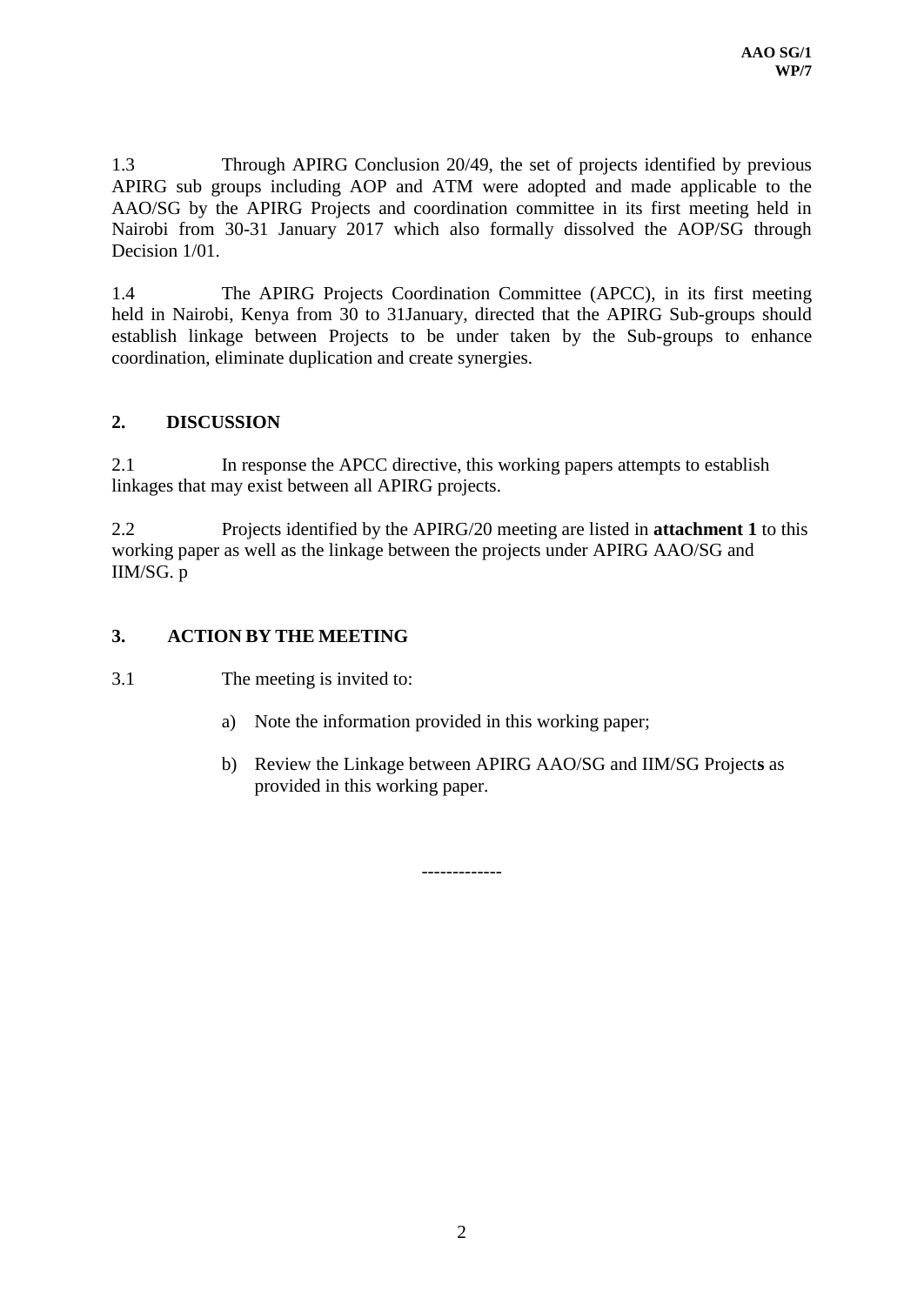## **APPENDIX**

## **AAO PROJECTS**

#### **AGA – Projects**

- 1. Training and qualification of Technical staff (Regulators &Airport operators)
- 2. Aerodrome data management (determination, reliability and publication)
- 3. Aerodrome Rescue and Firefighting Services (RFFS)
- 4. Aerodrome Emergency Planning (AEP), including Public Health Emergencies
- 5. Wildlife, Environmental & Land use Management/ Obstacle Control
- 6. Implementation of Runway safety programmes at aerodromes
- 7. Aerodrome Maintenance and Runway Conditions Reporting
- 8. Aerodrome Maintenance and Runway Conditions Reporting
- 9. Aerodrome Certification (SMS implementation, regulatory framework and operator documentation)
- 10. Establishment and implementation of A-CDM

#### **ATM – Projects**

- 1. PBN Airspace Concept (Airspace Design)
- 2. AFI Optimized Route Trajectories and Airspace (AORTA)
- 3. AFI SSR Code Allocation and Assignment Review (ASCAA)
- 4. ATS Competency Study
- 5. Contingency Planning and Operational Coordination (CPOC)
- 6. Assistance on State Safety Programme Implementation (ASSPI)
- 7. Operational Requirements for CNS (OPREC)
- 8. NAVSPEC and Separation Minima Transition (NASMIT)
- 9. Civil/Military Cooperation & FUA Seminar/Workshops
- 10. RVSM & Operational Safety in ATS
- 11. Estimation, Reporting and Monitoring of Benefits from Operational Improvements (ERMBOI)
- 12. Development of SAR plans for RCC/JRCC/RSC
- 13. Develop SAR legislation & Regulation for promulgation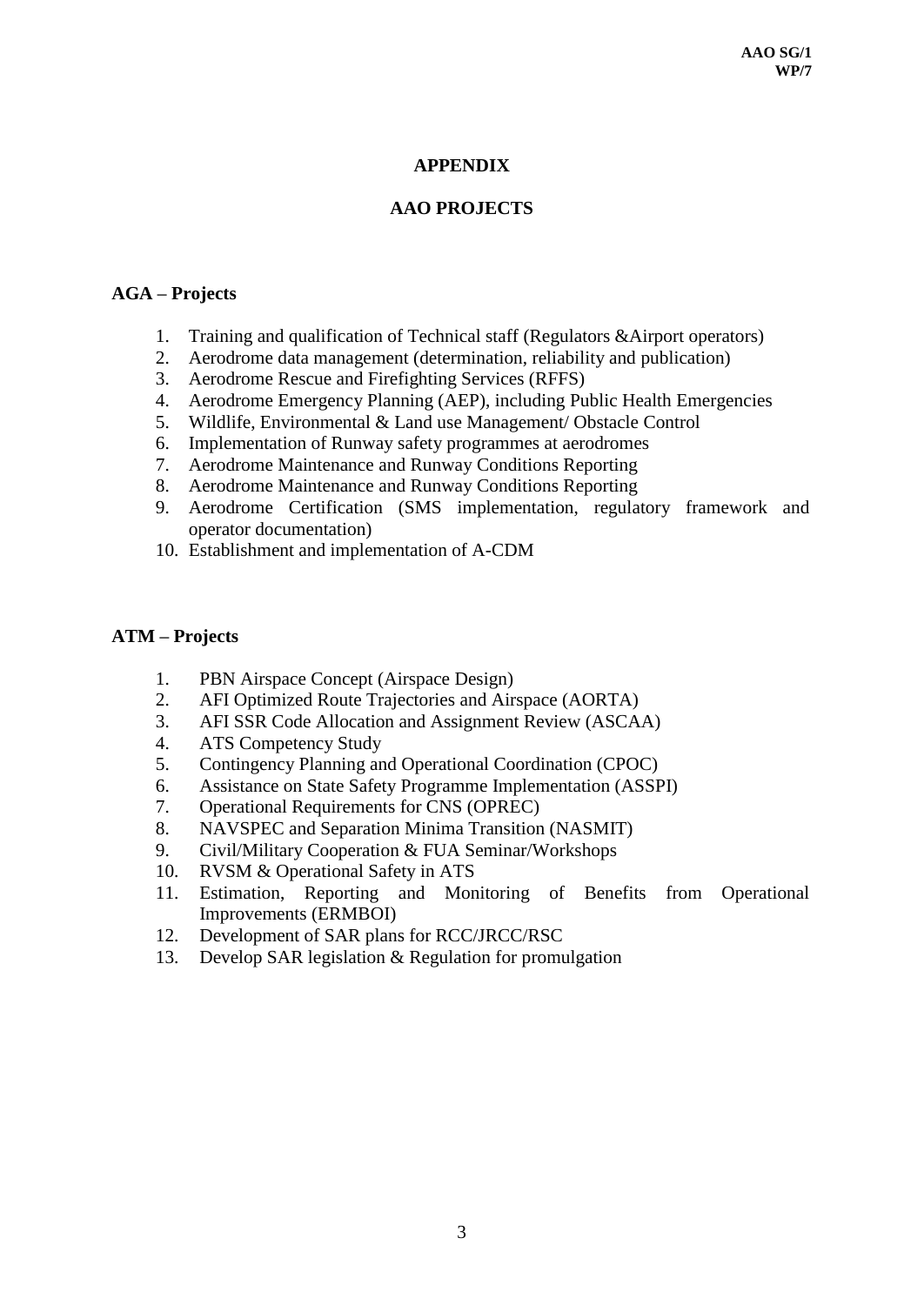## **IIM PROJECTS**

## **AIM –Projects**

- 1. Assessment and development of QMS applied to AIM in AFI States
- 2. Implementation of Aeronautical Information Exchange Systems (AIXM)
- 3. Implementation of the provision of electronic terrain and obstacle data ( e-TOD) (AFI Region

#### **CNS –Projects**

- 1. Identification of development of CNS-Communications projects
	- a. G/G coordination
	- b. Aeronautical and MET data flow
	- c. Air/Ground Communication
	- d. Maintain an acceptable QoS
- 2. Navigation and others
	- a. Effective implementation of Aeronautical radio navigation Systems
	- b. Protection of Aeronautical spectrum
	- c. CNS Data collection
	- d. Security of CNS Infrastructures
	- e. Contingency and backup
	- 3. Surveillance
	- a. Implementation of Surveillance systems
	- b. Interconnection/ Interoperability of surveillance system
	- c. Interconnection/ Interoperability of surveillance systems
	- d. Establishment of Surveillance Requirements and Optimization Parameters

#### **MET –Projects**

- 1. Implementation of information concerning en-route weather phenomena which may affect the safety of aircraft operations (SIGMET), Quality Management System for aeronautical meteorology (QMS/MET) service, in the AFI region
- 2. Implementation of Terminal Area Warnings and Forecasts, Provision of WAFS Forecasts and Optimization of OPMET data exchanges in the AFI Region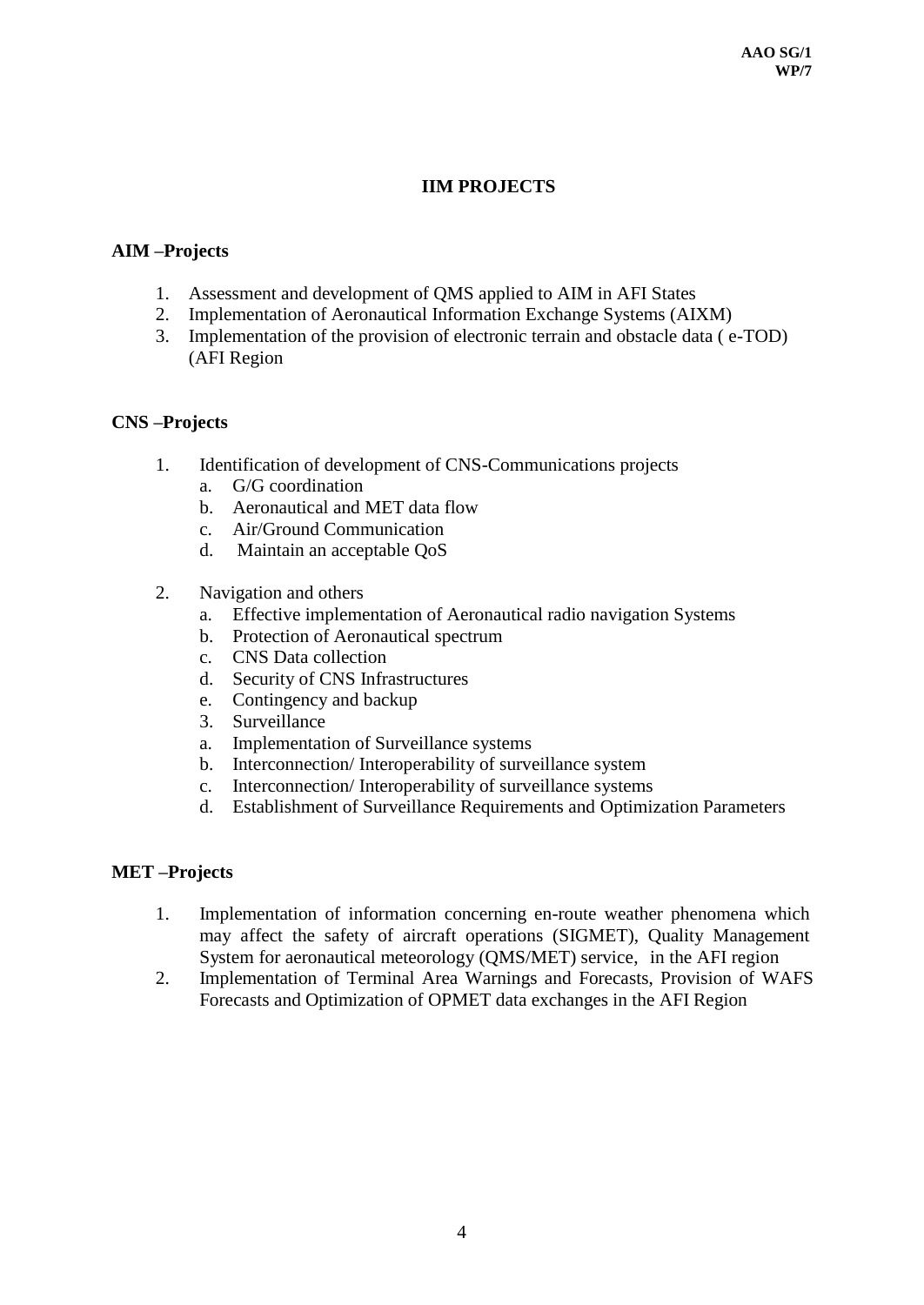|                            | ${\bf AI}$ | ${\bf AI}$     | ${\bf AI}$ | CN             | CN    | CN             | CN             | <b>ME</b> | <b>ME</b>      | <b>ME</b>      |
|----------------------------|------------|----------------|------------|----------------|-------|----------------|----------------|-----------|----------------|----------------|
|                            | $M_1$      | M <sub>2</sub> | $M_1$      | S <sub>3</sub> | $S_1$ | S <sub>2</sub> | S <sub>3</sub> | $T_1$     | T <sub>2</sub> | T <sub>3</sub> |
| AG                         |            |                |            |                |       |                |                |           |                |                |
| A <sub>1</sub>             |            |                |            |                |       |                |                |           |                |                |
| $\mathbf{A}\mathbf{G}$     |            |                |            |                |       |                |                |           |                |                |
| A <sub>2</sub>             |            |                |            |                |       |                |                |           |                |                |
| $\mathbf{A}\mathbf{G}$     |            |                |            |                |       |                |                |           |                |                |
| A <sub>3</sub>             |            |                |            |                |       |                |                |           |                |                |
| AG                         |            |                |            |                |       |                |                |           |                |                |
| A <sub>4</sub>             |            |                |            |                |       |                |                |           |                |                |
| $\mathbf{A}\mathbf{G}$     |            |                |            |                |       |                |                |           |                |                |
| A <sub>5</sub>             |            |                |            |                |       |                |                |           |                |                |
| $\mathbf{A}\mathbf{G}$     |            |                |            |                |       |                |                |           |                |                |
| A <sub>6</sub>             |            |                |            |                |       |                |                |           |                |                |
| $\mathbf{A}\mathbf{G}$     |            |                |            |                |       |                |                |           |                |                |
| A <sub>7</sub>             |            |                |            |                |       |                |                |           |                |                |
| AG                         |            |                |            |                |       |                |                |           |                |                |
| As                         |            |                |            |                |       |                |                |           |                |                |
| $\mathbf{A}\mathbf{G}$     |            |                |            |                |       |                |                |           |                |                |
| A <sub>9</sub>             |            |                |            |                |       |                |                |           |                |                |
| AG                         |            |                |            |                |       |                |                |           |                |                |
| $A_{10}$<br>${\bf AI}$     |            |                |            |                |       |                |                |           |                |                |
| $M_1$                      |            |                |            |                |       |                |                |           |                |                |
| ${\bf AI}$                 |            |                |            |                |       |                |                |           |                |                |
| $\mathbf{M} _2$            |            |                |            |                |       |                |                |           |                |                |
| ${\bf AI}$                 |            |                |            |                |       |                |                |           |                |                |
| $\mathbf{M}$ 3             |            |                |            |                |       |                |                |           |                |                |
| $\bf AT$                   |            |                |            |                |       |                |                |           |                |                |
| $M_1$                      |            |                |            |                |       |                |                |           |                |                |
| AT                         |            |                |            |                |       |                |                |           |                |                |
| M <sub>2</sub>             |            |                |            |                |       |                |                |           |                |                |
| $\bf AT$                   |            |                |            |                |       |                |                |           |                |                |
| $M_3$                      |            |                |            |                |       |                |                |           |                |                |
| $\bf AT$                   |            |                |            |                |       |                |                |           |                |                |
| $\mathbf{M}$ 4             |            |                |            |                |       |                |                |           |                |                |
| $\boldsymbol{\mathrm{AT}}$ |            |                |            |                |       |                |                |           |                |                |
| $\mathbf{M}_5$             |            |                |            |                |       |                |                |           |                |                |
| $\boldsymbol{\mathrm{AT}}$ |            |                |            |                |       |                |                |           |                |                |
| $M_6$                      |            |                |            |                |       |                |                |           |                |                |
| $\bf AT$                   |            |                |            |                |       |                |                |           |                |                |
| $\mathbf{M}_7$             |            |                |            |                |       |                |                |           |                |                |
| $\boldsymbol{\mathrm{AT}}$ |            |                |            |                |       |                |                |           |                |                |
| $\mathbf{Ms}$              |            |                |            |                |       |                |                |           |                |                |
| $\bf AT$                   |            |                |            |                |       |                |                |           |                |                |
| M <sub>9</sub>             |            |                |            |                |       |                |                |           |                |                |

# **APIRG AAO/SG and IIM/SG Projects**